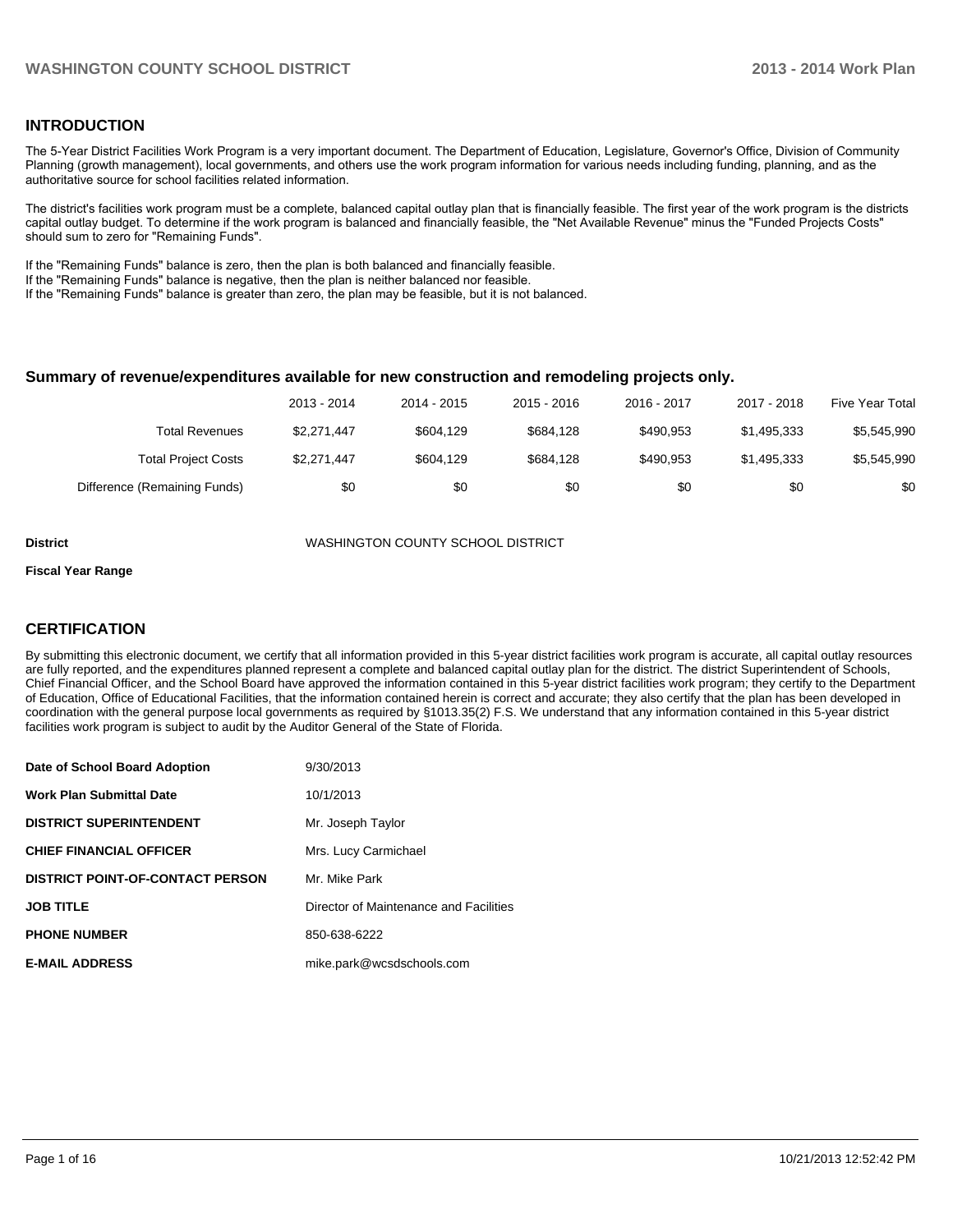# **Expenditures**

### **Expenditure for Maintenance, Repair and Renovation from 1.50-Mills and PECO**

Annually, prior to the adoption of the district school budget, each school board must prepare a tentative district facilities work program that includes a schedule of major repair and renovation projects necessary to maintain the educational and ancillary facilities of the district.

|                                  | Item                                                                                                                                                                                                                                                                                                                                                                |          | 2014 - 2015<br>Projected | 2015 - 2016<br>Projected | 2016 - 2017<br>Projected | 2017 - 2018<br>Projected | Total     |
|----------------------------------|---------------------------------------------------------------------------------------------------------------------------------------------------------------------------------------------------------------------------------------------------------------------------------------------------------------------------------------------------------------------|----------|--------------------------|--------------------------|--------------------------|--------------------------|-----------|
| <b>HVAC</b>                      |                                                                                                                                                                                                                                                                                                                                                                     | \$50,000 | \$65,000                 | \$80,000                 | \$80,000                 | \$50,000                 | \$325,000 |
| Locations:                       | CHIPLEY SENIOR HIGH (OLD), KATE M SMITH ELEMENTARY, MAINTENANCE/FOOD SERVICE/TRANSPORTATION/CUSTODIAL,<br>PANHANDLE AREA EDUCATIONAL CONSORTIUM (PAEC), ROUHLAC MIDDLE/CHIPLEY SENIOR, VERNON BUS GARAGE, VERNON<br>ELEMENTARY, VERNON MIDDLE, VERNON SENIOR HIGH (NEW), WASHINGTON SUPERINTENDENT'S OFFICE, WASHINGTON-<br>HOLMES AREA VOCATIONAL-TECHNICAL CENTER |          |                          |                          |                          |                          |           |
| Flooring                         |                                                                                                                                                                                                                                                                                                                                                                     | \$50,000 | \$10,000                 | \$50,000                 | \$50,000                 | \$25,000                 | \$185,000 |
| Locations:                       | CHIPLEY SENIOR HIGH (OLD), KATE M SMITH ELEMENTARY, MAINTENANCE/FOOD SERVICE/TRANSPORTATION/CUSTODIAL,<br>ROUHLAC MIDDLE/CHIPLEY SENIOR, VERNON ELEMENTARY, VERNON MIDDLE, WASHINGTON SUPERINTENDENT'S OFFICE,<br>WASHINGTON-HOLMES AREA VOCATIONAL-TECHNICAL CENTER                                                                                                |          |                          |                          |                          |                          |           |
| Roofing                          |                                                                                                                                                                                                                                                                                                                                                                     | \$30,000 | \$30,568                 | \$32,500                 | \$30,000                 | \$30,000                 | \$153,068 |
| Locations:                       | CHIPLEY SENIOR HIGH (OLD), MAINTENANCE/FOOD SERVICE/TRANSPORTATION/CUSTODIAL, VERNON BUS GARAGE,<br>WASHINGTON-HOLMES AREA VOCATIONAL-TECHNICAL CENTER                                                                                                                                                                                                              |          |                          |                          |                          |                          |           |
| Safety to Life                   |                                                                                                                                                                                                                                                                                                                                                                     | \$50,000 | \$20,000                 | \$5,000                  | \$5,000                  | \$30,000                 | \$110,000 |
| Locations:                       | CHIPLEY SENIOR HIGH (OLD), KATE M SMITH ELEMENTARY, MAINTENANCE/FOOD SERVICE/TRANSPORTATION/CUSTODIAL,<br>PANHANDLE AREA EDUCATIONAL CONSORTIUM (PAEC), ROUHLAC MIDDLE/CHIPLEY SENIOR, VERNON BUS GARAGE, VERNON<br>ELEMENTARY, VERNON MIDDLE, VERNON SENIOR HIGH (NEW), WASHINGTON SUPERINTENDENT'S OFFICE, WASHINGTON-<br>HOLMES AREA VOCATIONAL-TECHNICAL CENTER |          |                          |                          |                          |                          |           |
| Fencing                          |                                                                                                                                                                                                                                                                                                                                                                     | \$50,000 | \$40,018                 | \$10,000                 | \$10,000                 | \$10,000                 | \$120,018 |
|                                  | Locations: KATE M SMITH ELEMENTARY, ROUHLAC MIDDLE/CHIPLEY SENIOR, VERNON ELEMENTARY, VERNON MIDDLE                                                                                                                                                                                                                                                                 |          |                          |                          |                          |                          |           |
| Parking                          |                                                                                                                                                                                                                                                                                                                                                                     | \$5,000  | \$32,000                 | \$70,080                 | \$50,000                 | \$5,000                  | \$162,080 |
| Locations:                       | KATE M SMITH ELEMENTARY, ROUHLAC MIDDLE/CHIPLEY SENIOR, VERNON ELEMENTARY, VERNON SENIOR HIGH (NEW),<br>WASHINGTON-HOLMES AREA VOCATIONAL-TECHNICAL CENTER                                                                                                                                                                                                          |          |                          |                          |                          |                          |           |
| Electrical                       |                                                                                                                                                                                                                                                                                                                                                                     | \$50,000 | \$20,000                 | \$15,000                 | \$15,000                 | \$20,000                 | \$120,000 |
| Locations:                       | CHIPLEY SENIOR HIGH (OLD), KATE M SMITH ELEMENTARY, MAINTENANCE/FOOD SERVICE/TRANSPORTATION/CUSTODIAL,<br>ROUHLAC MIDDLE/CHIPLEY SENIOR, VERNON BUS GARAGE, VERNON ELEMENTARY, VERNON MIDDLE, VERNON SENIOR HIGH<br>(NEW), WASHINGTON SUPERINTENDENT'S OFFICE, WASHINGTON-HOLMES AREA VOCATIONAL-TECHNICAL CENTER                                                   |          |                          |                          |                          |                          |           |
| Fire Alarm                       |                                                                                                                                                                                                                                                                                                                                                                     | \$25,000 | \$10,000                 | \$24,010                 | \$25,000                 | \$25,000                 | \$109,010 |
| Locations:                       | CHIPLEY SENIOR HIGH (OLD), KATE M SMITH ELEMENTARY, ROUHLAC MIDDLE/CHIPLEY SENIOR, VERNON BUS GARAGE, VERNON<br>ELEMENTARY, VERNON MIDDLE, VERNON SENIOR HIGH (NEW), WASHINGTON-HOLMES AREA VOCATIONAL-TECHNICAL CENTER                                                                                                                                             |          |                          |                          |                          |                          |           |
| Telephone/Intercom System        |                                                                                                                                                                                                                                                                                                                                                                     | \$2,500  | \$10,000                 | \$4.900                  | \$5,000                  | \$5,000                  | \$27,400  |
|                                  | Locations: KATE M SMITH ELEMENTARY, MAINTENANCE/FOOD SERVICE/TRANSPORTATION/CUSTODIAL, ROUHLAC MIDDLE/CHIPLEY<br>SENIOR, VERNON ELEMENTARY, VERNON MIDDLE, VERNON SENIOR HIGH (NEW), WASHINGTON SUPERINTENDENT'S OFFICE                                                                                                                                             |          |                          |                          |                          |                          |           |
| <b>Closed Circuit Television</b> |                                                                                                                                                                                                                                                                                                                                                                     | \$0      | \$0                      | \$0                      | \$0                      | \$0                      | \$0       |
|                                  | Locations: No Locations for this expenditure.                                                                                                                                                                                                                                                                                                                       |          |                          |                          |                          |                          |           |
| Paint                            |                                                                                                                                                                                                                                                                                                                                                                     | \$10,000 | \$28,000                 | \$5,000                  | \$5,000                  | \$10,000                 | \$58,000  |
| Locations:                       | KATE M SMITH ELEMENTARY, MAINTENANCE/FOOD SERVICE/TRANSPORTATION/CUSTODIAL, PANHANDLE AREA EDUCATIONAL<br>CONSORTIUM (PAEC), ROUHLAC MIDDLE/CHIPLEY SENIOR, VERNON BUS GARAGE, VERNON ELEMENTARY, VERNON MIDDLE,<br>VERNON SENIOR HIGH (NEW), WASHINGTON SUPERINTENDENT'S OFFICE, WASHINGTON-HOLMES AREA VOCATIONAL-<br><b>TECHNICAL CENTER</b>                     |          |                          |                          |                          |                          |           |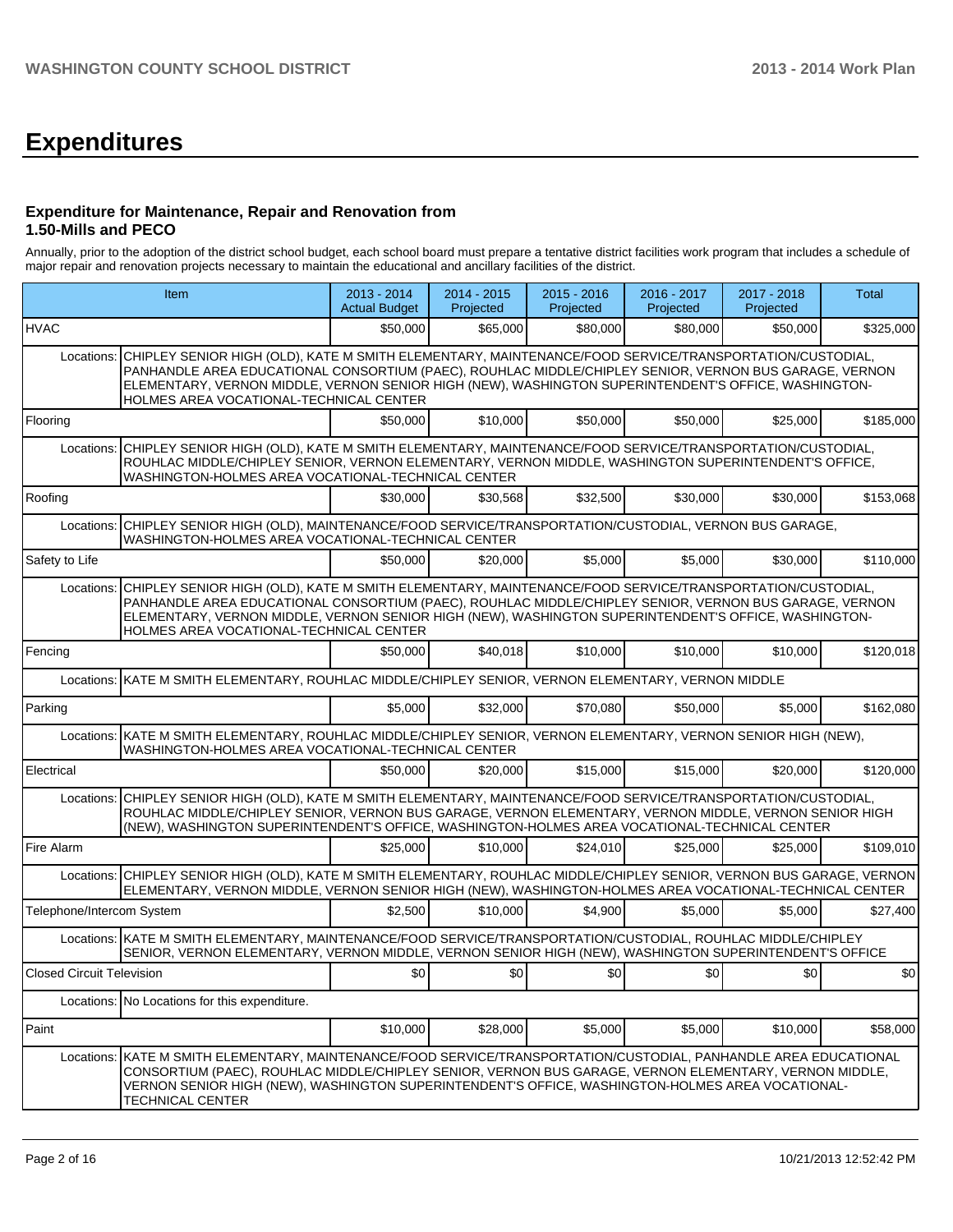# **WASHINGTON COUNTY SCHOOL DISTRICT 2013 - 2014 Work Plan**

| Maintenance/Repair                                                               | \$5,000   | \$10,000  | \$0 <sub>1</sub> | \$5,000   | \$10,000  | \$30,000    |  |  |  |
|----------------------------------------------------------------------------------|-----------|-----------|------------------|-----------|-----------|-------------|--|--|--|
| Locations: CHIPLEY SENIOR HIGH (OLD), KATE M SMITH ELEMENTARY, VERNON ELEMENTARY |           |           |                  |           |           |             |  |  |  |
| Sub Total: I                                                                     | \$327,500 | \$275.586 | \$296,490        | \$280,000 | \$220,000 | \$1,399,576 |  |  |  |

| IPECO Maintenance Expenditures | \$0       | \$0       | \$7,053   | \$22,104  | \$52,986  | \$82,143    |
|--------------------------------|-----------|-----------|-----------|-----------|-----------|-------------|
| 1.50 Mill Sub Total: I         | \$327,500 | \$275,586 | \$289,437 | \$257,896 | \$167,014 | \$1,317,433 |

No items have been specified.

| Total: | \$327.500 | \$275.586 | \$296.490 | \$280,000 | \$220.000<br>ЭZ | $-77$<br>\$1,399.57' |
|--------|-----------|-----------|-----------|-----------|-----------------|----------------------|
|--------|-----------|-----------|-----------|-----------|-----------------|----------------------|

### **Local 1.50 Mill Expenditure For Maintenance, Repair and Renovation**

Anticipated expenditures expected from local funding sources over the years covered by the current work plan.

| Remaining Maint and Repair from 1.5 Mills                    | <b>Actual Budget</b><br>\$327,500 | Projected<br>\$275,586 | Projected<br>\$289,437 | Projected<br>\$257,896 | Projected<br>\$167,014 | \$1,317,433 |
|--------------------------------------------------------------|-----------------------------------|------------------------|------------------------|------------------------|------------------------|-------------|
|                                                              |                                   |                        |                        |                        |                        |             |
| Maintenance/Repair Salaries                                  | \$0                               | \$0                    | \$0                    | \$0                    | \$0                    | \$0         |
| <b>School Bus Purchases</b>                                  | \$115,407                         | \$115,407              | \$115,407              | \$400,000              | \$0                    | \$746,221   |
| Other Vehicle Purchases                                      | \$0                               | \$0                    | \$0                    | \$0                    | \$0                    | \$0         |
| Capital Outlay Equipment                                     | \$0                               | \$0                    | \$0                    | \$0                    | \$0                    | \$0         |
| Rent/Lease Payments                                          | \$0                               | \$0                    | \$0                    | \$0                    | \$0                    | \$0         |
| <b>COP Debt Service</b>                                      | \$0                               | \$0                    | \$0                    | \$0                    | \$0                    | \$0         |
| Rent/Lease Relocatables                                      | \$71,000                          | \$71,000               | \$71,000               | \$71,000               | \$0                    | \$284,000   |
| <b>Environmental Problems</b>                                | \$0                               | \$0                    | \$0                    | \$0                    | \$0                    | \$0         |
| ls.1011.14 Debt Service                                      | \$0                               | \$0                    | \$0                    | \$0                    | \$0                    | \$0         |
| Special Facilities Construction Account                      | \$0                               | \$0                    | \$0                    | \$0                    | \$0                    | \$0         |
| Premiums for Property Casualty Insurance - 1011.71<br>(4a,b) | \$211,637                         | \$355,000              | \$365,000              | \$365,000              | \$0                    | \$1,296,637 |
| Qualified School Construction Bonds (QSCB)                   | \$0                               | \$0                    | \$0                    | \$0                    | \$0                    | \$0         |
| Qualified Zone Academy Bonds (QZAB)                          | \$0                               | \$0                    | \$0                    | \$0                    | \$0                    | \$0         |
| <b>Local Expenditure Totals:</b>                             | \$725,544                         | \$816,993              | \$840,844              | \$1,093,896            | \$167,014              | \$3,644,291 |

# **Revenue**

## **1.50 Mill Revenue Source**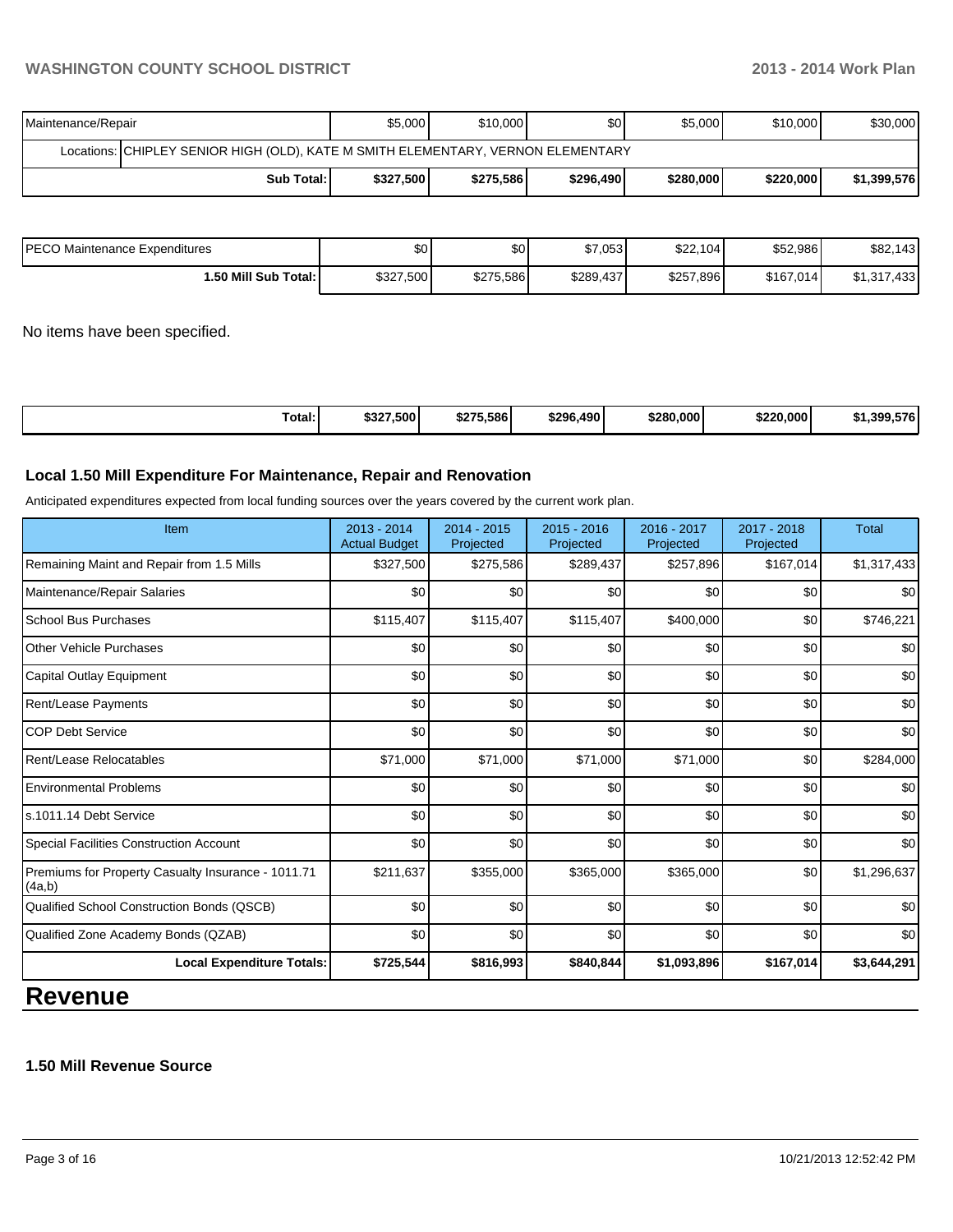### **WASHINGTON COUNTY SCHOOL DISTRICT 2013 - 2014 Work Plan**

Schedule of Estimated Capital Outlay Revenue from each currently approved source which is estimated to be available for expenditures on the projects included in the tentative district facilities work program. All amounts are NET after considering carryover balances, interest earned, new COP's, 1011.14 and 1011.15 loans, etc. Districts cannot use 1.5-Mill funds for salaries except for those explicitly associated with maintenance/repair projects. (1011.71 (5), F.S.)

| Item                                                                                | Fund | 2013 - 2014<br><b>Actual Value</b> | 2014 - 2015<br>Projected | $2015 - 2016$<br>Projected | 2016 - 2017<br>Projected | $2017 - 2018$<br>Projected | Total           |
|-------------------------------------------------------------------------------------|------|------------------------------------|--------------------------|----------------------------|--------------------------|----------------------------|-----------------|
| $(1)$ Non-exempt property<br>lassessed valuation                                    |      | \$915,578,431                      | \$915,578,431            | \$987,696,200              | \$1,029,277,549          | \$1,083,095,488            | \$4,931,226,099 |
| (2) The Millege projected for<br>discretionary capital outlay per<br>ls.1011.71     |      | 1.50                               | 1.50                     | 1.50                       | 1.50                     | 1.50                       |                 |
| $(3)$ Full value of the 1.50-Mill<br>discretionary capital outlay per<br>ls.1011.71 |      | \$1,538,172                        | \$1,538,172              | \$1,659,330                | \$1,729,186              | \$1,819,600                | \$8,284,460     |
| $(4)$ Value of the portion of the 1.50<br>-Mill ACTUALLY levied                     | 370  | \$1,318,433                        | \$1,318,433              | \$1,422,283                | \$1,482,160              | \$1,559,658                | \$7,100,967     |
| $(5)$ Difference of lines $(3)$ and $(4)$                                           |      | \$219,739                          | \$219,739                | \$237,047                  | \$247,026                | \$259,942                  | \$1,183,493     |

### **PECO Revenue Source**

The figure in the row designated "PECO Maintenance" will be subtracted from funds available for new construction because PECO maintenance dollars cannot be used for new construction.

| Item                                  | Fund | $2013 - 2014$<br><b>Actual Budget</b> | $2014 - 2015$<br>Projected | $2015 - 2016$<br>Projected | 2016 - 2017<br>Projected | 2017 - 2018<br>Projected | Total    |
|---------------------------------------|------|---------------------------------------|----------------------------|----------------------------|--------------------------|--------------------------|----------|
| <b>IPECO New Construction</b>         | 340  | \$0 <sub>1</sub>                      | \$0                        | \$0                        | \$0                      | \$0                      | \$0      |
| <b>IPECO Maintenance Expenditures</b> |      | \$0 <sub>1</sub>                      | \$0                        | \$7,053                    | \$22.104                 | \$52,986                 | \$82,143 |
|                                       |      | \$0                                   | \$0                        | \$7.053                    | \$22.104                 | \$52,986                 | \$82,143 |

### **CO & DS Revenue Source**

Revenue from Capital Outlay and Debt Service funds.

| Item                                              | Fund | 2013 - 2014<br><b>Actual Budget</b> | $2014 - 2015$<br>Projected | $2015 - 2016$<br>Projected | $2016 - 2017$<br>Projected | $2017 - 2018$<br>Projected | Total     |
|---------------------------------------------------|------|-------------------------------------|----------------------------|----------------------------|----------------------------|----------------------------|-----------|
| CO & DS Cash Flow-through<br><b>I</b> Distributed | 360  | \$101.515                           | \$101.515                  | \$101.515                  | \$101.515                  | \$101.515                  | \$507,575 |
| ICO & DS Interest on<br>Undistributed CO          | 360  | \$1,174                             | \$1,174                    | \$1,174                    | \$1.174                    | \$1,174                    | \$5,870   |
|                                                   |      | \$102,689                           | \$102,689                  | \$102.689                  | \$102,689                  | \$102,689                  | \$513,445 |

### **Fair Share Revenue Source**

All legally binding commitments for proportionate fair-share mitigation for impacts on public school facilities must be included in the 5-year district work program.

Nothing reported for this section.

#### **Sales Surtax Referendum**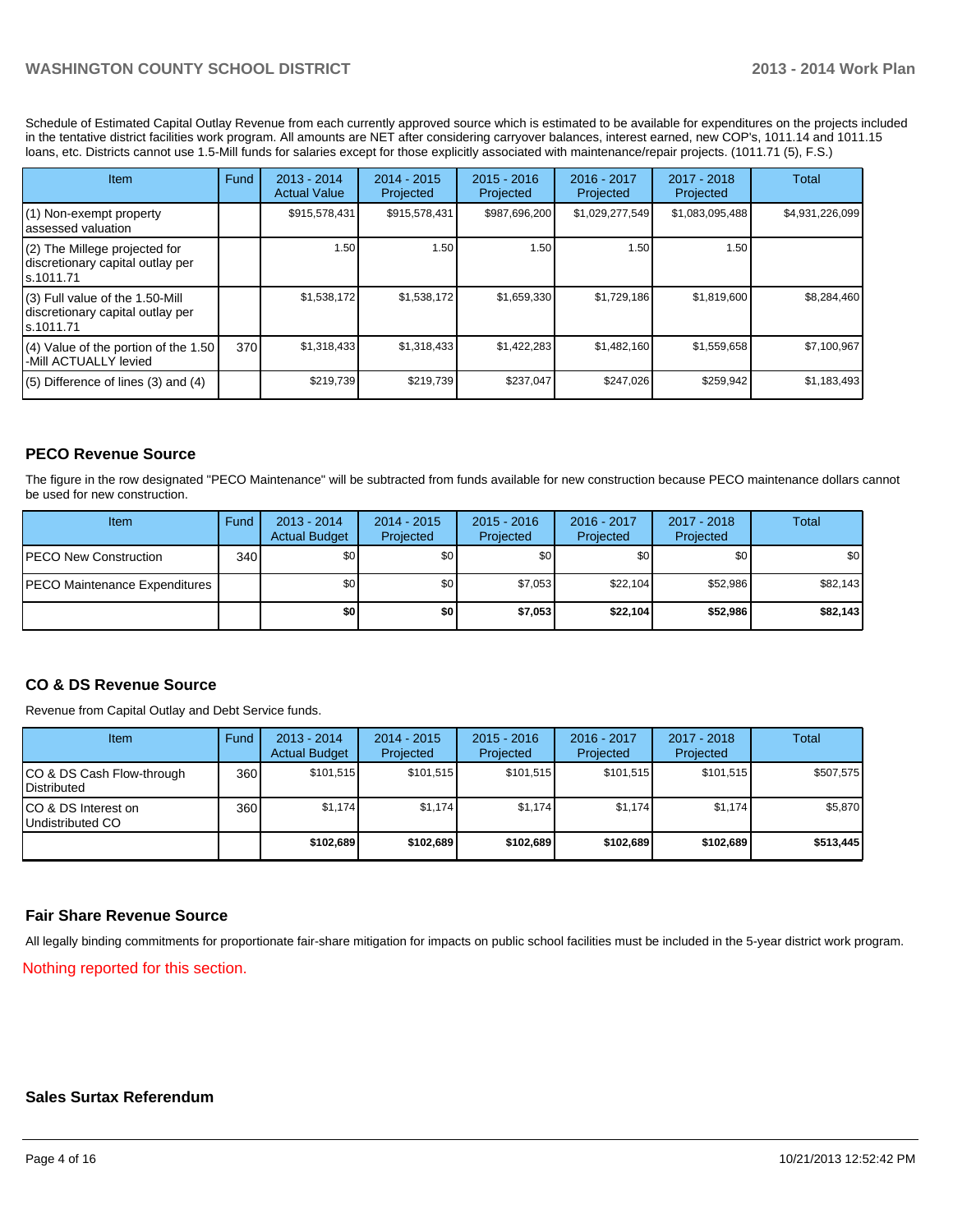Specific information about any referendum for a 1-cent or ½-cent surtax referendum during the previous year.

**Did the school district hold a surtax referendum during the past fiscal year 2012 - 2013?**

No

## **Additional Revenue Source**

Any additional revenue sources

| Item                                                                                                                      | 2013 - 2014<br><b>Actual Value</b> | 2014 - 2015<br>Projected | $2015 - 2016$<br>Projected | 2016 - 2017<br>Projected | 2017 - 2018<br>Projected | <b>Total</b> |
|---------------------------------------------------------------------------------------------------------------------------|------------------------------------|--------------------------|----------------------------|--------------------------|--------------------------|--------------|
| Proceeds from a s.1011.14/15 F.S. Loans                                                                                   | \$0                                | \$0                      | \$0                        | \$0                      | \$0                      | \$0          |
| District Bonds - Voted local bond<br>referendum proceeds per s.9, Art VII<br><b>State Constitution</b>                    | \$0                                | \$0                      | \$0                        | \$0                      | \$0                      | \$0          |
| Proceeds from Special Act Bonds                                                                                           | \$0                                | \$0                      | \$0                        | \$0                      | \$0                      | \$0          |
| Estimated Revenue from CO & DS Bond<br>Sale                                                                               | \$0                                | \$0                      | \$0                        | \$0                      | \$0                      | \$0          |
| Proceeds from Voted Capital<br>Improvements millage                                                                       | \$0                                | \$0                      | \$0                        | \$0                      | \$0                      | \$0          |
| Other Revenue for Other Capital Projects                                                                                  | \$0                                | \$0                      | \$0                        | \$0                      | \$0                      | \$0          |
| Proceeds from 1/2 cent sales surtax<br>authorized by school board                                                         | \$0                                | \$0                      | \$0                        | \$0                      | \$0                      | \$0          |
| Proceeds from local governmental<br>infrastructure sales surtax                                                           | \$0                                | \$0                      | \$0                        | \$0                      | \$0                      | \$0          |
| Proceeds from Certificates of<br>Participation (COP's) Sale                                                               | \$0                                | \$0                      | \$0                        | \$0                      | \$0                      | \$0          |
| Classrooms First Bond proceeds amount<br>authorized in FY 1997-98                                                         | \$0                                | \$0                      | \$0                        | \$0                      | \$0                      | \$0          |
| Classrooms for Kids                                                                                                       | \$0                                | \$0                      | \$0                        | \$0                      | \$0                      | \$0          |
| <b>District Equity Recognition</b>                                                                                        | \$0                                | \$0                      | \$0                        | \$0                      | \$0                      | \$0          |
| <b>Federal Grants</b>                                                                                                     | \$0                                | \$0                      | \$0                        | \$0                      | \$0                      | \$0          |
| Proportionate share mitigation (actual<br>cash revenue only, not in kind donations)                                       | \$0                                | \$0                      | \$0                        | \$0                      | \$0                      | \$0          |
| Impact fees received                                                                                                      | \$0                                | \$0                      | \$0                        | \$0                      | \$0                      | \$0          |
| Private donations                                                                                                         | \$0                                | \$0                      | \$0                        | \$0                      | \$0                      | \$0          |
| Grants from local governments or not-for-<br>profit organizations                                                         | \$0                                | \$0                      | \$0                        | \$0                      | \$0                      | \$0          |
| Interest, Including Profit On Investment                                                                                  | \$0                                | \$0                      | \$0                        | \$0                      | \$0                      | \$0          |
| Revenue from Bonds pledging proceeds<br>from 1 cent or 1/2 cent Sales Surtax                                              | \$0                                | \$0                      | \$0                        | \$0                      | \$0                      | \$0          |
| <b>Total Fund Balance Carried Forward</b>                                                                                 | \$1,575,869                        | \$0                      | \$0                        | \$0                      | \$0                      | \$1,575,869  |
| General Capital Outlay Obligated Fund<br><b>Balance Carried Forward From Total</b><br><b>Fund Balance Carried Forward</b> | \$0                                | \$0                      | \$0                        | \$0                      | \$0                      | \$0          |
| Special Facilities Construction Account                                                                                   | \$0                                | \$0                      | \$0                        | \$0                      | \$0                      | \$0          |
| One Cent - 1/2 Cent Sales Surtax Debt<br>Service From Total Fund Balance Carried<br>Forward                               | \$0                                | \$0                      | \$0                        | \$0                      | \$0                      | \$0          |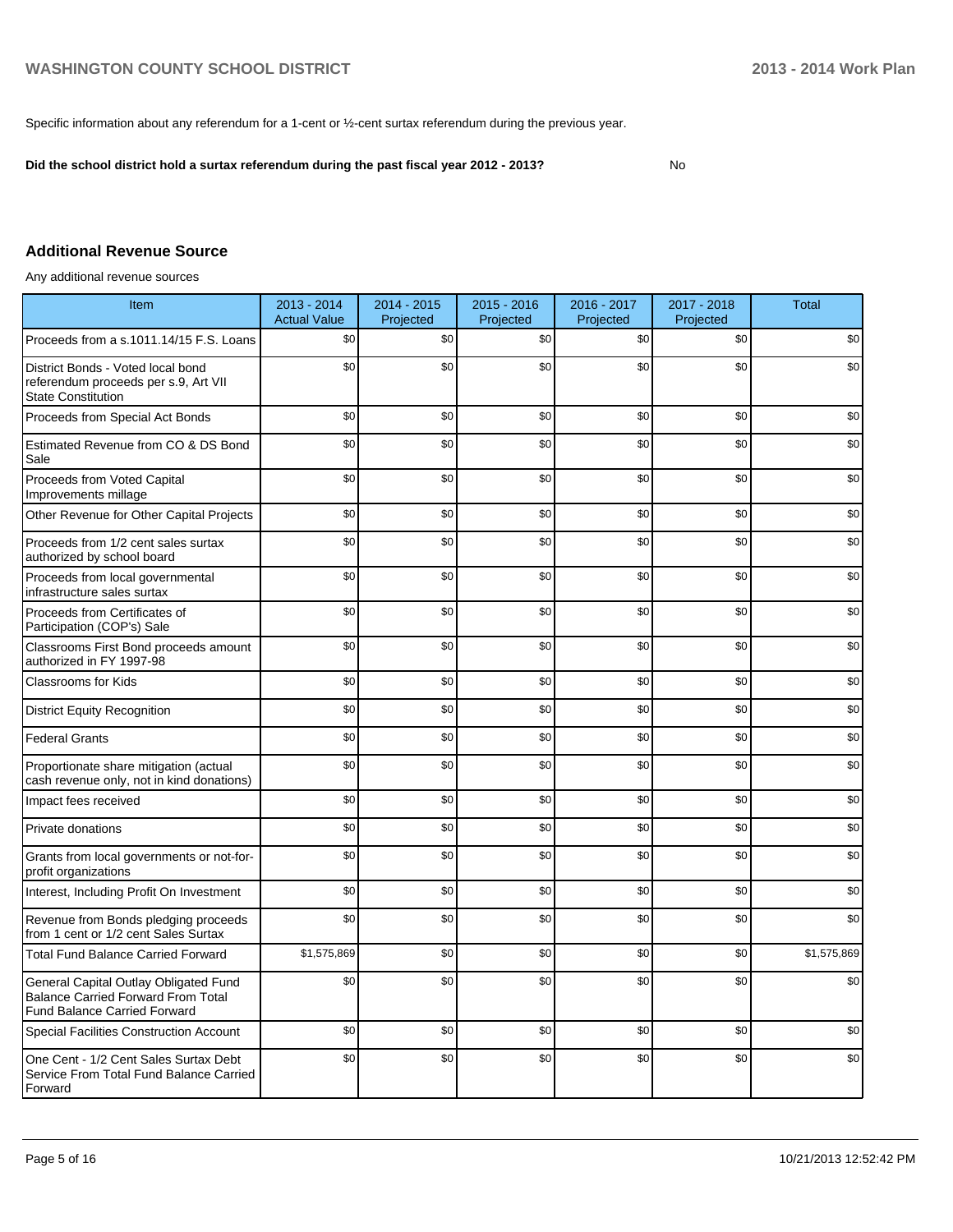| Capital Outlay Projects Funds Balance<br>Carried Forward From Total Fund<br><b>Balance Carried Forward</b> | \$0         | \$0 | \$0 <sub>1</sub> | \$0   | \$0 | \$0 <sub>1</sub> |
|------------------------------------------------------------------------------------------------------------|-------------|-----|------------------|-------|-----|------------------|
| <b>Subtotal</b>                                                                                            | \$1,575,869 | \$0 | \$0              | \$0 I | \$O | \$1,575,869      |

# **Total Revenue Summary**

| <b>Item Name</b>                                           | 2013 - 2014<br><b>Budget</b> | $2014 - 2015$<br>Projected | $2015 - 2016$<br>Projected | $2016 - 2017$<br>Projected | $2017 - 2018$<br>Projected | <b>Five Year Total</b> |
|------------------------------------------------------------|------------------------------|----------------------------|----------------------------|----------------------------|----------------------------|------------------------|
| Local 1.5 Mill Discretionary Capital Outlay<br>l Revenue   | \$1,318,433                  | \$1,318,433                | \$1,422,283                | \$1,482,160                | \$1,559,658                | \$7,100,967            |
| PECO and 1.5 Mill Maint and Other 1.5<br>Mill Expenditures | (\$725,544)                  | (\$816,993)                | (S840.844)                 | (S1,093,896)               | (\$167,014)                | (\$3,644,291)          |
| IPECO Maintenance Revenue                                  | \$0                          | \$0 <sub>1</sub>           | \$7,053                    | \$22.104                   | \$52.986                   | \$82.143               |
| Available 1.50 Mill for New<br><b>Construction</b>         | \$592,889                    | \$501.440                  | \$581.439                  | \$388,264                  | \$1,392,644                | \$3,456,676            |

| <b>Item Name</b>                      | 2013 - 2014<br><b>Budget</b> | $2014 - 2015$<br>Projected | $2015 - 2016$<br>Projected | $2016 - 2017$<br>Projected | $2017 - 2018$<br>Projected | <b>Five Year Total</b> |
|---------------------------------------|------------------------------|----------------------------|----------------------------|----------------------------|----------------------------|------------------------|
| ICO & DS Revenue                      | \$102,689                    | \$102,689                  | \$102.689                  | \$102,689                  | \$102,689                  | \$513,445              |
| <b>IPECO New Construction Revenue</b> | \$0                          | \$0                        | \$0                        | \$0                        | \$0 <sub>1</sub>           | \$0 <sub>1</sub>       |
| IOther/Additional Revenue             | \$1,575,869                  | \$0                        | \$0                        | \$0 <sub>1</sub>           | \$0 <sub>1</sub>           | \$1,575,869            |
| <b>Total Additional Revenuel</b>      | \$1,678,558                  | \$102,689                  | \$102.689                  | \$102,689                  | \$102.689                  | \$2,089,314            |
| <b>Total Available Revenue</b>        | \$2,271,447                  | \$604.129                  | \$684.128                  | \$490.953                  | \$1,495,333                | \$5,545,990            |

# **Project Schedules**

# **Capacity Project Schedules**

A schedule of capital outlay projects necessary to ensure the availability of satisfactory classrooms for the projected student enrollment in K-12 programs.

Nothing reported for this section.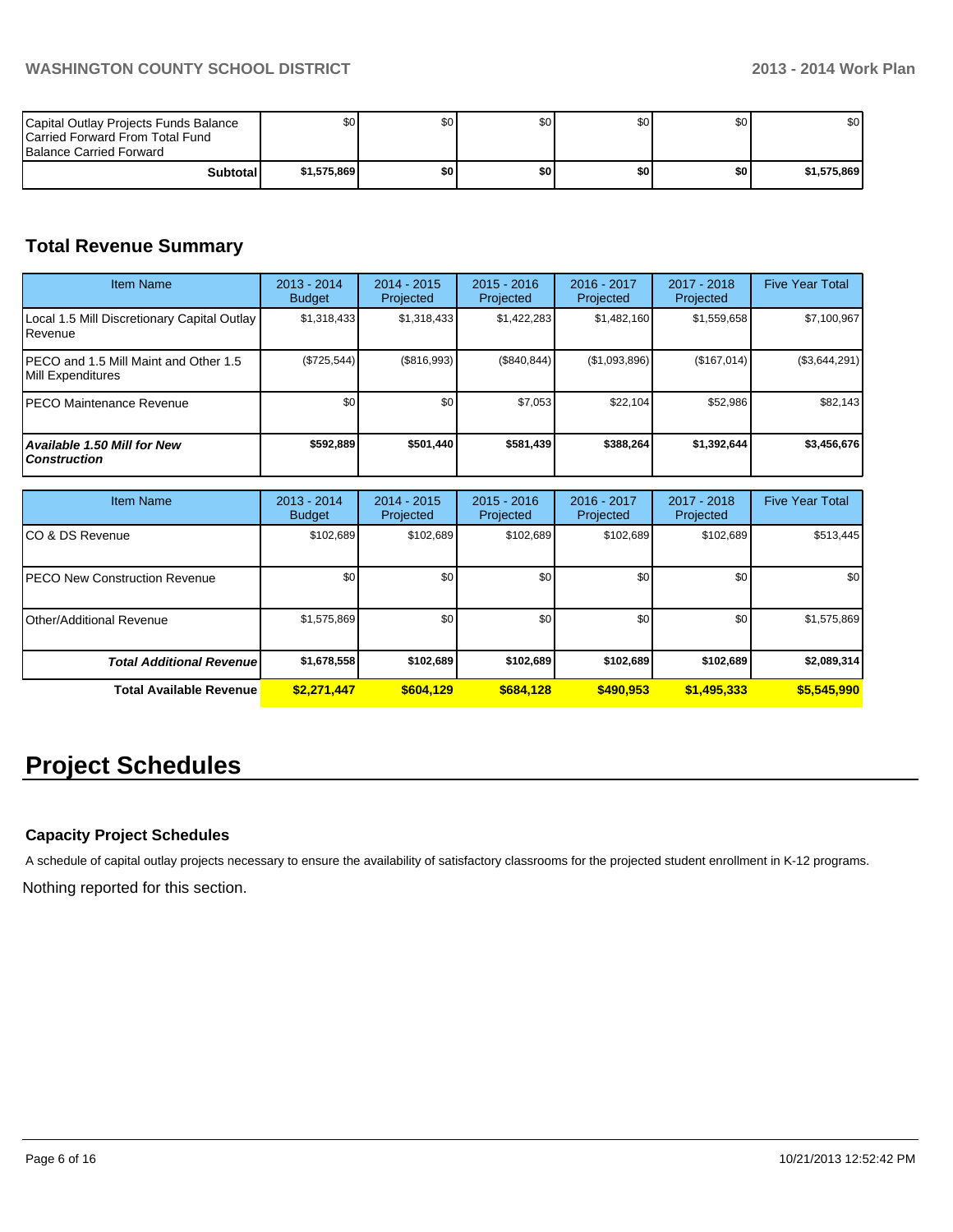| <b>Planned Cost:</b>     |  |  |  |
|--------------------------|--|--|--|
| <b>Student Stations:</b> |  |  |  |
| <b>Total Classrooms:</b> |  |  |  |
| Gross Sq Ft:             |  |  |  |

# **Other Project Schedules**

Major renovations, remodeling, and additions of capital outlay projects that do not add capacity to schools.

| <b>Project Description</b>                                                                         | Location                                                                | $2013 - 2014$<br><b>Actual Budget</b> | $2014 - 2015$<br>Projected | $2015 - 2016$<br>Projected | 2016 - 2017<br>Projected | 2017 - 2018<br>Projected | <b>Total</b>    | Funded |
|----------------------------------------------------------------------------------------------------|-------------------------------------------------------------------------|---------------------------------------|----------------------------|----------------------------|--------------------------|--------------------------|-----------------|--------|
| <b>Renovation Vocational Training</b><br>classrooms and shops "WISE"                               | CHIPLEY SENIOR HIGH<br>(OLD)                                            | \$30,000                              | \$20,000                   | \$0                        | \$0                      | \$0                      | \$50,000 Yes    |        |
| Renovation of building to<br>accommodate Data Center and<br>One Stop                               | CHIPLEY SENIOR HIGH<br>(OLD)                                            | \$114,854                             | \$100,000                  | \$35,000                   | \$0                      | \$0                      | \$249,854 Yes   |        |
| Renovate & Relocate<br>Maintenance Office/Warehouse                                                | MAINTENANCE/FOOD<br>SERVICE/TRANSPORTA<br>TION/CUSTODIAL                | \$26,593                              | \$25,000                   | \$35,000                   | \$0                      | \$0                      | \$86,593 Yes    |        |
| <b>Combining Heavy</b><br>Equipment/Bus Garage -Off<br>Site including classrooms and<br>work areas | <b>WASHINGTON-HOLMES</b><br>AREA VOCATIONAL-<br><b>TECHNICAL CENTER</b> | \$0                                   | \$30,000                   | \$200,000                  | \$30,000                 | \$200,000                | \$460,000 Yes   |        |
| Remove and Replace the poles<br>and lighting at the VHS football<br>stadium                        | <b>VERNON SENIOR HIGH</b><br>(NEW)                                      | \$0                                   | \$0                        | \$100,000                  | \$0                      | \$0                      | \$100,000 Yes   |        |
| Expansion of Gym/Auditorium<br>lobby on CHS campus                                                 | <b>ROUHLAC</b><br>MIDDLE/CHIPLEY<br><b>SENIOR</b>                       | \$50,000                              | \$0                        | \$0                        | \$0                      | \$0                      | \$50,000 Yes    |        |
| Eight classroom construction to<br>include demolition of old<br>classroom wing                     | <b>VERNON ELEMENTARY</b>                                                | \$1,800,000                           | \$4,129                    | \$0                        | \$0                      | \$0                      | \$1,804,129 Yes |        |
| WISE restroom renovation and<br>expansion                                                          | CHIPLEY SENIOR HIGH<br>(OLD)                                            | \$0                                   | \$150,000                  | \$20,000                   | \$0                      | \$0                      | \$170,000 Yes   |        |
| Renovating and upgrading the<br>HVAC system in Old CHS gym                                         | <b>CHIPLEY SENIOR HIGH</b><br>(OLD)                                     | \$0                                   | \$55,000                   | \$20,000                   | \$0                      | \$0                      | \$75,000 Yes    |        |
| Remove and Replace the poles<br>and lighting at the CHS football<br>stadium                        | <b>ROUHLAC</b><br>MIDDLE/CHIPLEY<br><b>SENIOR</b>                       | \$0                                   | \$0                        | \$100,000                  | \$0                      | \$0                      | \$100,000 Yes   |        |
| Undetermined survey<br>recommended projects                                                        | Location not specified                                                  | \$250,000                             | \$200,000                  | \$174,128                  | \$250,000                | \$950,000                | \$1,824,128 Yes |        |
| Construct press-box and<br>storage at VHS baseball field                                           | <b>VERNON SENIOR HIGH</b><br>(NEW)                                      | \$0                                   | \$0                        | \$0                        | \$75,000                 | \$0                      | \$75,000 Yes    |        |
| Demo and replace press-box<br>and storage at CHS football<br>field                                 | <b>ROUHLAC</b><br>MIDDLE/CHIPLEY<br><b>SENIOR</b>                       | \$0                                   | \$0                        | \$0                        | \$135,953                | \$0                      | \$135,953 Yes   |        |
| Refinish gym floor at CHS                                                                          | <b>ROUHLAC</b><br>MIDDLE/CHIPLEY<br><b>SENIOR</b>                       | \$0                                   | \$10,000                   | \$0                        | \$0                      | \$0                      | \$10,000 Yes    |        |
| Refinish gym floor at VHS                                                                          | <b>VERNON SENIOR HIGH</b><br>(NEW)                                      | \$0                                   | \$10,000                   | \$0                        | \$0                      | \$0                      | \$10,000 Yes    |        |
| Vernon Sports Plex                                                                                 | <b>VERNON SENIOR HIGH</b><br>(NEW)                                      | \$0                                   | \$0                        | \$0                        | \$0                      | \$250,000                | \$250,000 Yes   |        |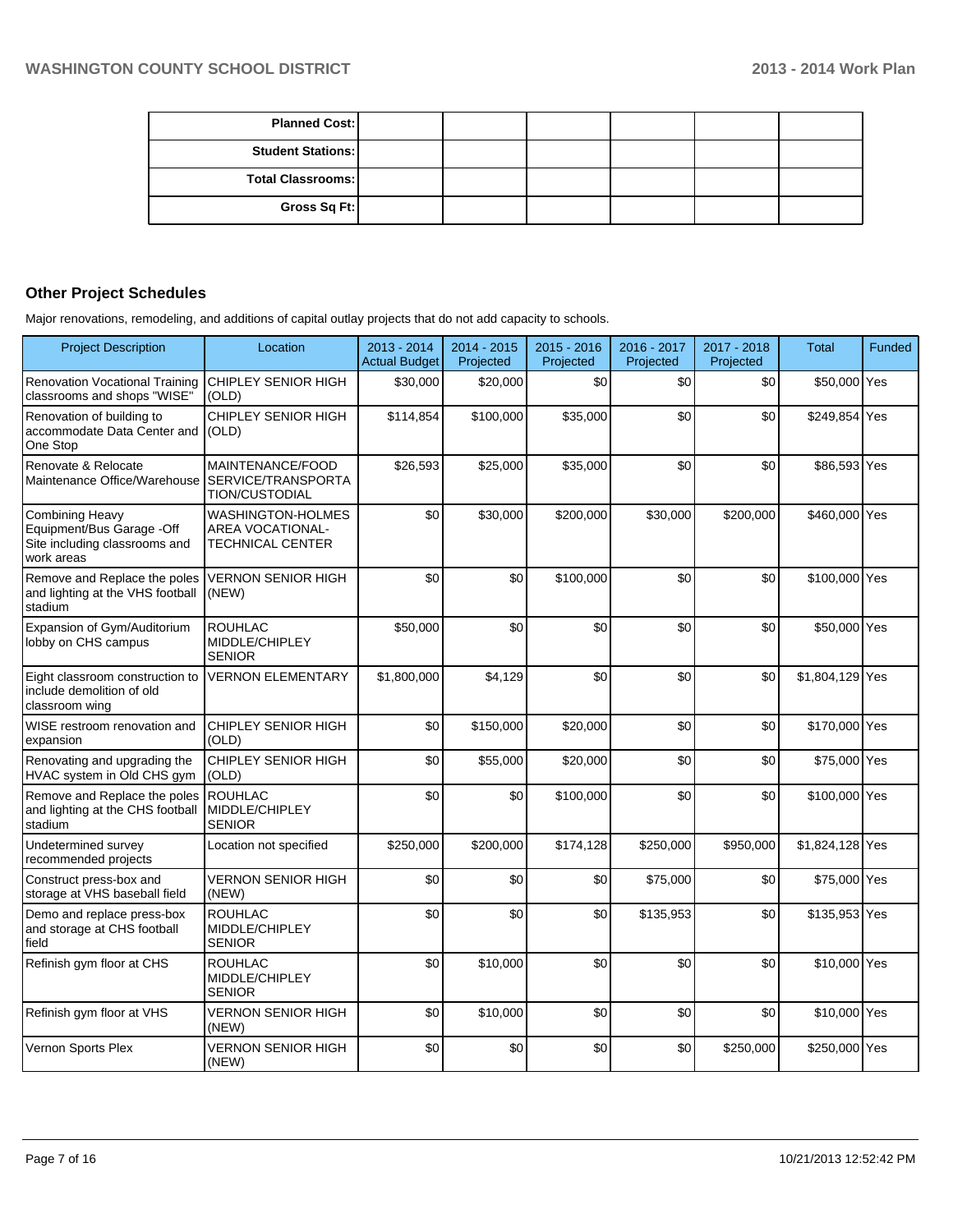| IDemo old warehouse and<br>construct warehouse storage<br>Ifor Custodial and District needs ITION/CUSTODIAL | <b>IMAINTENANCE/FOOD</b><br>SERVICE/TRANSPORTA | \$0         | \$O I     | ا30       | \$0       | \$95.333    | \$95.333 Yes |  |
|-------------------------------------------------------------------------------------------------------------|------------------------------------------------|-------------|-----------|-----------|-----------|-------------|--------------|--|
|                                                                                                             |                                                | \$2,271,447 | \$604.129 | \$684.128 | \$490.953 | \$1.495.333 | \$5,545,990  |  |

### **Additional Project Schedules**

Any projects that are not identified in the last approved educational plant survey.

Nothing reported for this section.

### **Non Funded Growth Management Project Schedules**

Schedule indicating which projects, due to planned development, that CANNOT be funded from current revenues projected over the next five years.

Nothing reported for this section.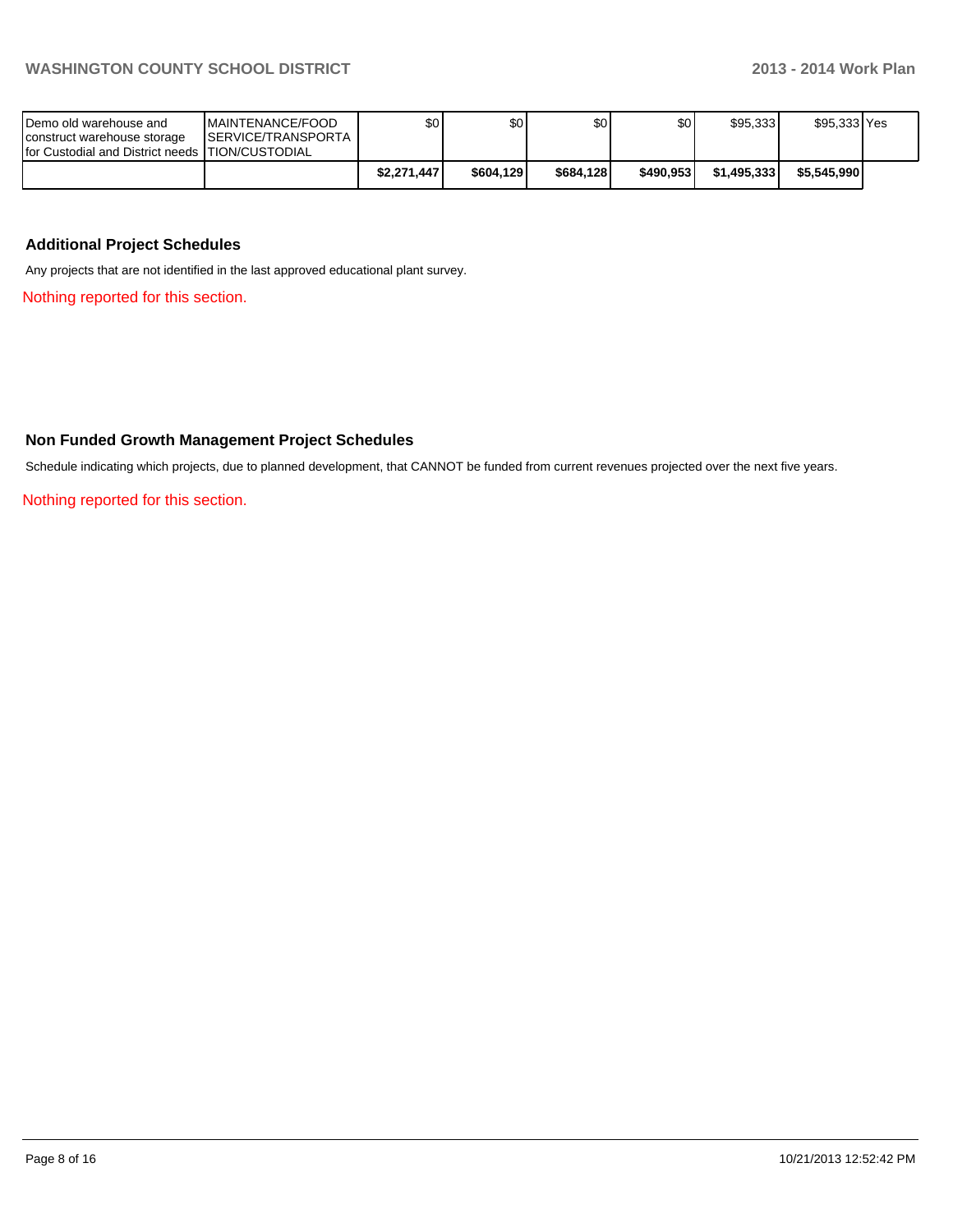# **Tracking**

## **Capacity Tracking**

| Location                                                         | $2013 -$<br>2014 Satis.<br>Stu. Sta. | Actual<br>$2013 -$<br><b>2014 FISH</b><br>Capacity | Actual<br>$2012 -$<br>2013<br><b>COFTE</b> | # Class<br><b>Rooms</b> | Actual<br>Average<br>$2013 -$<br>2014 Class<br><b>Size</b> | Actual<br>$2013 -$<br>2014<br><b>Utilization</b> | <b>New</b><br>Stu.<br>Capacity | <b>New</b><br>Rooms to<br>be<br>Added/Re<br>moved | Projected<br>$2017 -$<br>2018<br><b>COFTE</b> | Projected<br>$2017 -$<br>2018<br><b>Utilization</b> | Projected<br>$2017 -$<br>2018 Class<br><b>Size</b> |
|------------------------------------------------------------------|--------------------------------------|----------------------------------------------------|--------------------------------------------|-------------------------|------------------------------------------------------------|--------------------------------------------------|--------------------------------|---------------------------------------------------|-----------------------------------------------|-----------------------------------------------------|----------------------------------------------------|
| <b>CHIPLEY SENIOR HIGH</b><br>(OLD)                              | 127                                  | 127                                                | 65                                         | 51                      | 13 <sup>1</sup>                                            | 51.00 %                                          | $\Omega$                       | $\Omega$                                          | 50                                            | 39.00 %                                             | 10                                                 |
| IKATE M SMITH<br>IELEMENTARY                                     | 792                                  | 792                                                | 783                                        | 43                      | 18 <sup>1</sup>                                            | 99.00 %                                          | 0                              | $\Omega$                                          | 750                                           | 95.00 %                                             | 17                                                 |
| WASHINGTON-HOLMES<br><b>AREA VOCATIONAL-</b><br>TECHNICAL CENTER | 605                                  | 726                                                | 20                                         | 36                      |                                                            | 3.00%                                            | U                              | $\Omega$                                          | 20                                            | 3.00%                                               | $\mathbf{1}$                                       |
| <b>VERNON ELEMENTARY</b>                                         | 921                                  | 921                                                | 539                                        | 50                      | 11                                                         | 59.00 %                                          | 0                              | $\Omega$                                          | 527                                           | 57.00 %                                             | 11                                                 |
| IROUHLAC<br>MIDDLE/CHIPLEY<br><b>SENIOR</b>                      | 1,629                                | 1,466                                              | 1,140                                      | 69                      | 17                                                         | 78.00 %                                          | $\Omega$                       | $\Omega$                                          | 1,150                                         | 78.00 %                                             | 17                                                 |
| <b>VERNON MIDDLE</b>                                             | 582                                  | 523                                                | 452                                        | 25                      | 18 <sup>1</sup>                                            | 86.00 %                                          | 0                              | ∩                                                 | 390                                           | 75.00 %                                             | 16                                                 |
| <b>VERNON SENIOR HIGH</b><br>(NEW)                               | 563                                  | 422                                                | 371                                        | 24                      | 15                                                         | 88.00 %                                          | 0                              | $\Omega$                                          | 380                                           | 90.00 %                                             | 16                                                 |
|                                                                  | 5,219                                | 4,977                                              | 3,370                                      | 252                     | 13                                                         | 67.72 %                                          |                                | 0                                                 | 3,267                                         | 65.64 %                                             | 13                                                 |

The COFTE Projected Total (3,267) for 2017 - 2018 must match the Official Forecasted COFTE Total (3,267 ) for 2017 - 2018 before this section can be completed. In the event that the COFTE Projected Total does not match the Official forecasted COFTE, then the Balanced Projected COFTE Table should be used to balance COFTE.

| Projected COFTE for 2017 - 2018 |       |
|---------------------------------|-------|
| Elementary (PK-3)               | 1,044 |
| Middle $(4-8)$                  | 1,293 |
| High (9-12)                     | 930   |
|                                 | 3,267 |

| <b>Grade Level Type</b> | <b>Balanced Projected</b><br>COFTE for 2017 - 2018 |
|-------------------------|----------------------------------------------------|
| Elementary (PK-3)       |                                                    |
| Middle (4-8)            |                                                    |
| High (9-12)             |                                                    |
|                         | 3,26                                               |

## **Relocatable Replacement**

Number of relocatable classrooms clearly identified and scheduled for replacement in the school board adopted financially feasible 5-year district work program.

| Location                                 | $\sqrt{2014}$<br>$2013 -$ | 2014 - 2015 | $2015 - 2016$ | 2016 - 2017 | $2017 - 2018$ | Year 5 Total |
|------------------------------------------|---------------------------|-------------|---------------|-------------|---------------|--------------|
| <b>Total Relocatable Replacements: I</b> |                           |             |               |             |               |              |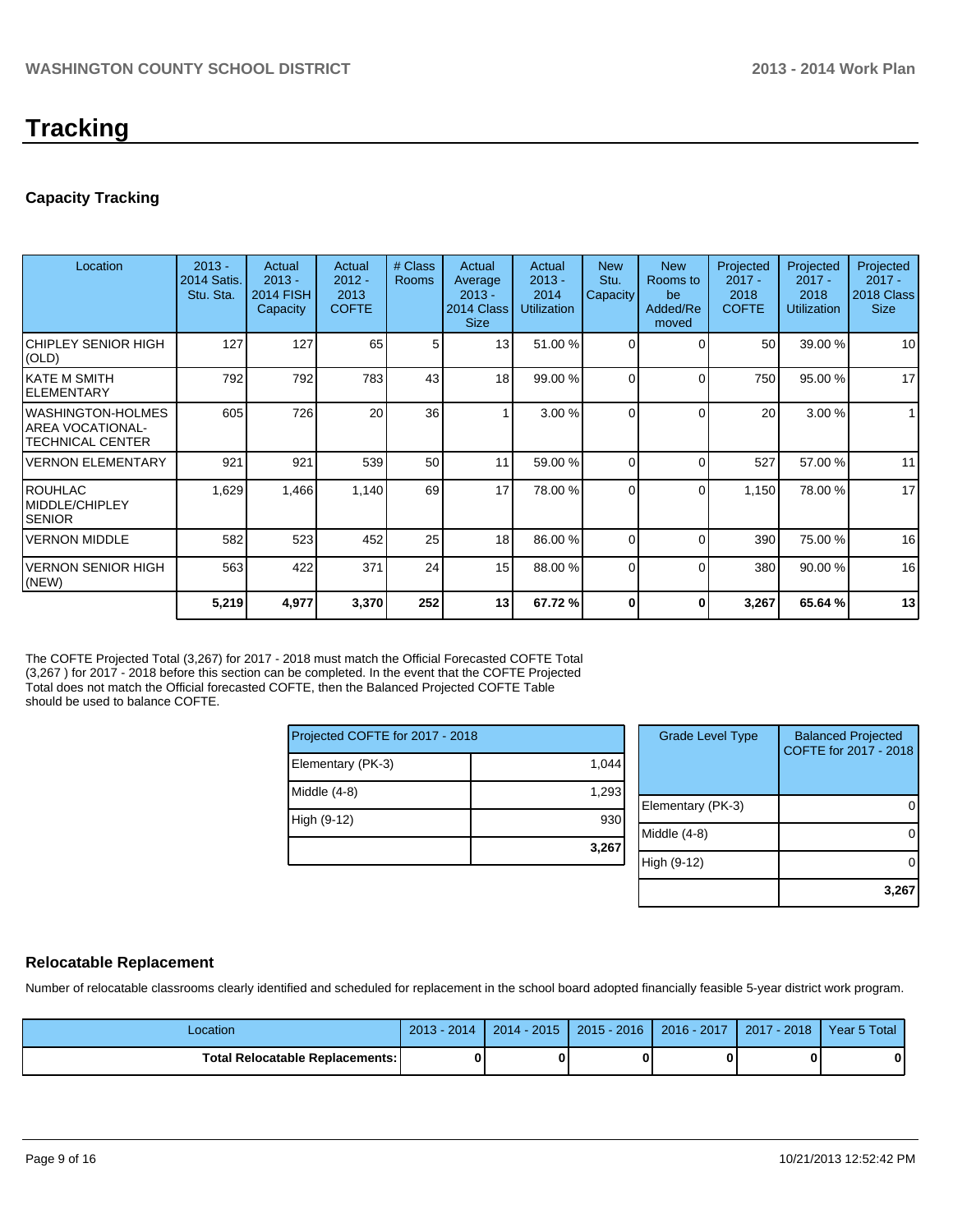### **Charter Schools Tracking**

Information regarding the use of charter schools.

Nothing reported for this section.

### **Special Purpose Classrooms Tracking**

The number of classrooms that will be used for certain special purposes in the current year, by facility and type of classroom, that the district will, 1), not use for educational purposes, and 2), the co-teaching classrooms that are not open plan classrooms and will be used for educational purposes.

| School                                 | School Type | $\parallel$ # of Elementary $\parallel$ # of Middle 4-8 $\parallel$ # of High 9-12<br><b>IK-3 Classrooms I</b> | <b>Classrooms</b> | <b>Classrooms</b> | # of $ESE$<br><b>Classrooms</b> | # of Combo<br><b>Classrooms</b> | Total<br><b>Classrooms</b> |
|----------------------------------------|-------------|----------------------------------------------------------------------------------------------------------------|-------------------|-------------------|---------------------------------|---------------------------------|----------------------------|
| <b>Total Educational Classrooms: I</b> |             |                                                                                                                |                   |                   |                                 | 0                               | 0                          |

| School                            | School Type                          | # of Elementary<br>K-3 Classrooms | # of Middle 4-8<br><b>Classrooms</b> | $#$ of High 9-12<br><b>Classrooms</b> | # of $ESE$<br><b>Classrooms</b> | # of Combo<br><b>Classrooms</b> | Total<br><b>Classrooms</b> |
|-----------------------------------|--------------------------------------|-----------------------------------|--------------------------------------|---------------------------------------|---------------------------------|---------------------------------|----------------------------|
| IKATE M SMITH ELEMENTARY          | Co-Teaching                          |                                   |                                      |                                       |                                 |                                 | 8                          |
| ROUHLAC MIDDLE/CHIPLEY<br>ISENIOR | Co-Teaching                          |                                   |                                      |                                       |                                 |                                 |                            |
| VERNON SENIOR HIGH (NEW)          | Co-Teaching                          |                                   |                                      |                                       |                                 |                                 |                            |
|                                   | <b>Total Co-Teaching Classrooms:</b> |                                   |                                      |                                       |                                 |                                 | 13                         |

### **Infrastructure Tracking**

**Necessary offsite infrastructure requirements resulting from expansions or new schools. This section should include infrastructure information related to capacity project schedules and other project schedules (Section 4).**

Not Specified

**Proposed location of planned facilities, whether those locations are consistent with the comprehensive plans of all affected local governments, and recommendations for infrastructure and other improvements to land adjacent to existing facilities. Provisions of 1013.33(12), (13) and (14) and 1013.36 must be addressed for new facilities planned within the 1st three years of the plan (Section 5).**

Not Specified

**Consistent with Comp Plan?** No

### **Net New Classrooms**

The number of classrooms, by grade level and type of construction, that were added during the last fiscal year.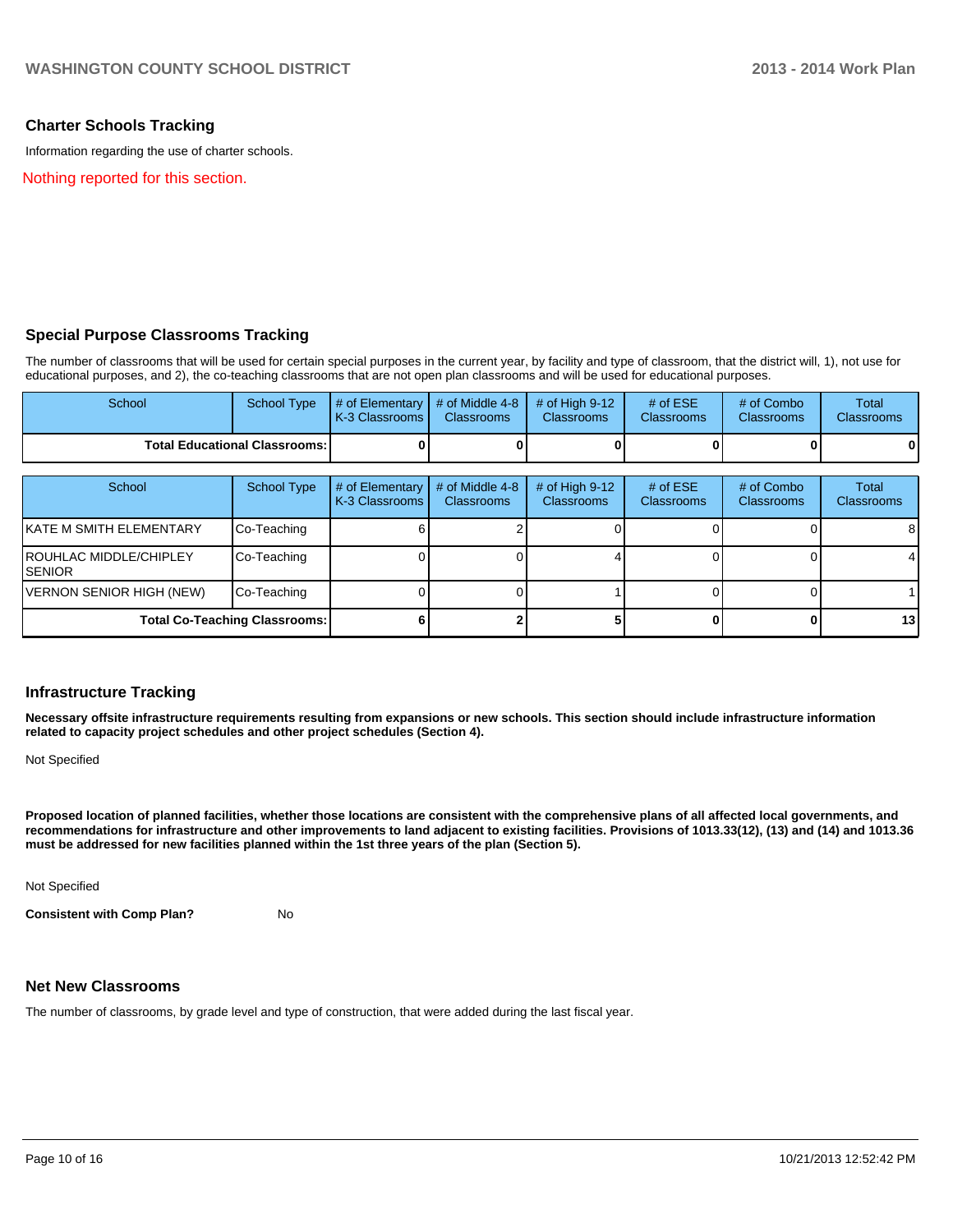| List the net new classrooms added in the 2012 - 2013 fiscal year.                                                                                       |                               |                            |                                | List the net new classrooms to be added in the 2013 - 2014 fiscal<br>Ivear. |                                                                        |                            |                                |                        |
|---------------------------------------------------------------------------------------------------------------------------------------------------------|-------------------------------|----------------------------|--------------------------------|-----------------------------------------------------------------------------|------------------------------------------------------------------------|----------------------------|--------------------------------|------------------------|
| "Classrooms" is defined as capacity carrying classrooms that are added to increase<br>capacity to enable the district to meet the Class Size Amendment. |                               |                            |                                |                                                                             | Totals for fiscal year 2013 - 2014 should match totals in Section 15A. |                            |                                |                        |
| Location                                                                                                                                                | $2012 - 2013 \#$<br>Permanent | $2012 - 2013$ #<br>Modular | $2012 - 2013$ #<br>Relocatable | $2012 - 2013$<br>Total                                                      | $2013 - 2014$ #<br>Permanent                                           | $2013 - 2014$ #<br>Modular | $2013 - 2014$ #<br>Relocatable | $2013 - 2014$<br>Total |
| Elementary (PK-3)                                                                                                                                       |                               |                            |                                |                                                                             |                                                                        |                            |                                |                        |
| Middle $(4-8)$                                                                                                                                          |                               |                            |                                |                                                                             |                                                                        |                            |                                | ΟI                     |
| High (9-12)                                                                                                                                             |                               |                            |                                |                                                                             |                                                                        |                            |                                | 0                      |
|                                                                                                                                                         |                               |                            |                                |                                                                             |                                                                        |                            |                                |                        |

## **Relocatable Student Stations**

Number of students that will be educated in relocatable units, by school, in the current year, and the projected number of students for each of the years in the workplan.

| <b>Site</b>                                                     | $2013 - 2014$ | $2014 - 2015$   | $2015 - 2016$ | 2016 - 2017 | $2017 - 2018$ | 5 Year Average |
|-----------------------------------------------------------------|---------------|-----------------|---------------|-------------|---------------|----------------|
| IKATE M SMITH ELEMENTARY                                        | 54            | 256             | 256           | 256         |               | 164            |
| <b>IWASHINGTON-HOLMES AREA VOCATIONAL-</b><br>ITECHNICAL CENTER |               |                 |               |             |               | $\overline{0}$ |
| <b>IVERNON ELEMENTARY</b>                                       |               |                 |               |             |               | ΟI             |
| <b>ROUHLAC MIDDLE/CHIPLEY SENIOR</b>                            |               | 154             | 110           | 110         |               | 75             |
| IVERNON MIDDLE                                                  | 66            | 50              |               |             |               | 23             |
| VERNON SENIOR HIGH (NEW)                                        |               |                 |               |             |               | $\Omega$       |
| CHIPLEY SENIOR HIGH (OLD)                                       |               | 20 <sup>1</sup> | 20            |             |               | 81             |

| Totals for WASHINGTON COUNTY SCHOOL DISTRICT      |            |       |       |        |       |       |
|---------------------------------------------------|------------|-------|-------|--------|-------|-------|
| Total students in relocatables by year.           | <b>120</b> | 480   | 386   | 366    |       | 270   |
| Total number of COFTE students projected by year. | 3,377      | 3,379 | 3,347 | 3,305  | 3.267 | 3,335 |
| Percent in relocatables by year.                  | 4 % l      | 14%   | 12%   | $11\%$ | 0 % I | 8%    |

### **Leased Facilities Tracking**

Exising leased facilities and plans for the acquisition of leased facilities, including the number of classrooms and student stations, as reported in the educational plant survey, that are planned in that location at the end of the five year workplan.

| Location                                                       | # of Leased<br>Classrooms 2013 -<br>2014 | <b>FISH Student</b><br><b>Stations</b> | Owner            | # of Leased<br>l Classrooms 2017 - I<br>2018 | <b>FISH Student</b><br><b>Stations</b> |
|----------------------------------------------------------------|------------------------------------------|----------------------------------------|------------------|----------------------------------------------|----------------------------------------|
| IKATE M SMITH ELEMENTARY                                       |                                          |                                        | 0 ModSpace       |                                              | 18                                     |
| IWASHINGTON-HOLMES AREA VOCATIONAL-<br><b>TECHNICAL CENTER</b> |                                          |                                        |                  |                                              |                                        |
| <b>VERNON ELEMENTARY</b>                                       |                                          |                                        |                  |                                              |                                        |
| IROUHLAC MIDDLE/CHIPLEY SENIOR                                 |                                          |                                        | 0 Mobile Modular |                                              | 110 <sup>1</sup>                       |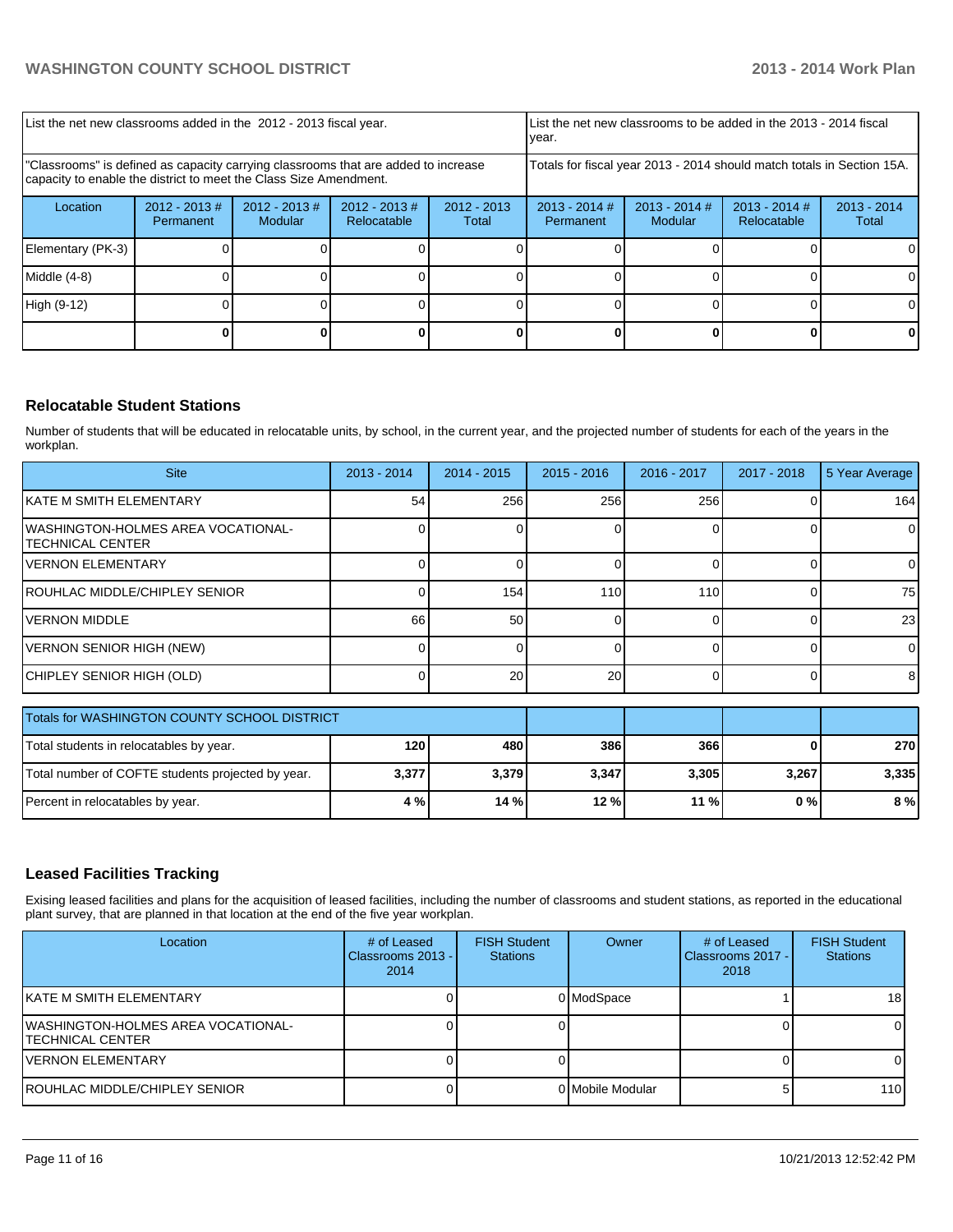## **WASHINGTON COUNTY SCHOOL DISTRICT 2013 - 2014 Work Plan**

| VERNON MIDDLE             | 66 I |  |     |
|---------------------------|------|--|-----|
| VERNON SENIOR HIGH (NEW)  |      |  |     |
| CHIPLEY SENIOR HIGH (OLD) |      |  |     |
|                           | 66   |  | 128 |

### **Failed Standard Relocatable Tracking**

Relocatable units currently reported by school, from FISH, and the number of relocatable units identified as 'Failed Standards'.

Nothing reported for this section.

# **Planning**

### **Class Size Reduction Planning**

**Plans approved by the school board that reduce the need for permanent student stations such as acceptable school capacity levels, redistricting, busing, year-round schools, charter schools, magnet schools, public-private partnerships, multitrack scheduling, grade level organization, block scheduling, or other alternatives.**

Class size reduction is being met through scheduling and co-teaching efforts to meet ratio criteria.

### **School Closure Planning**

**Plans for the closure of any school, including plans for disposition of the facility or usage of facility space, and anticipated revenues.**

Not Applicable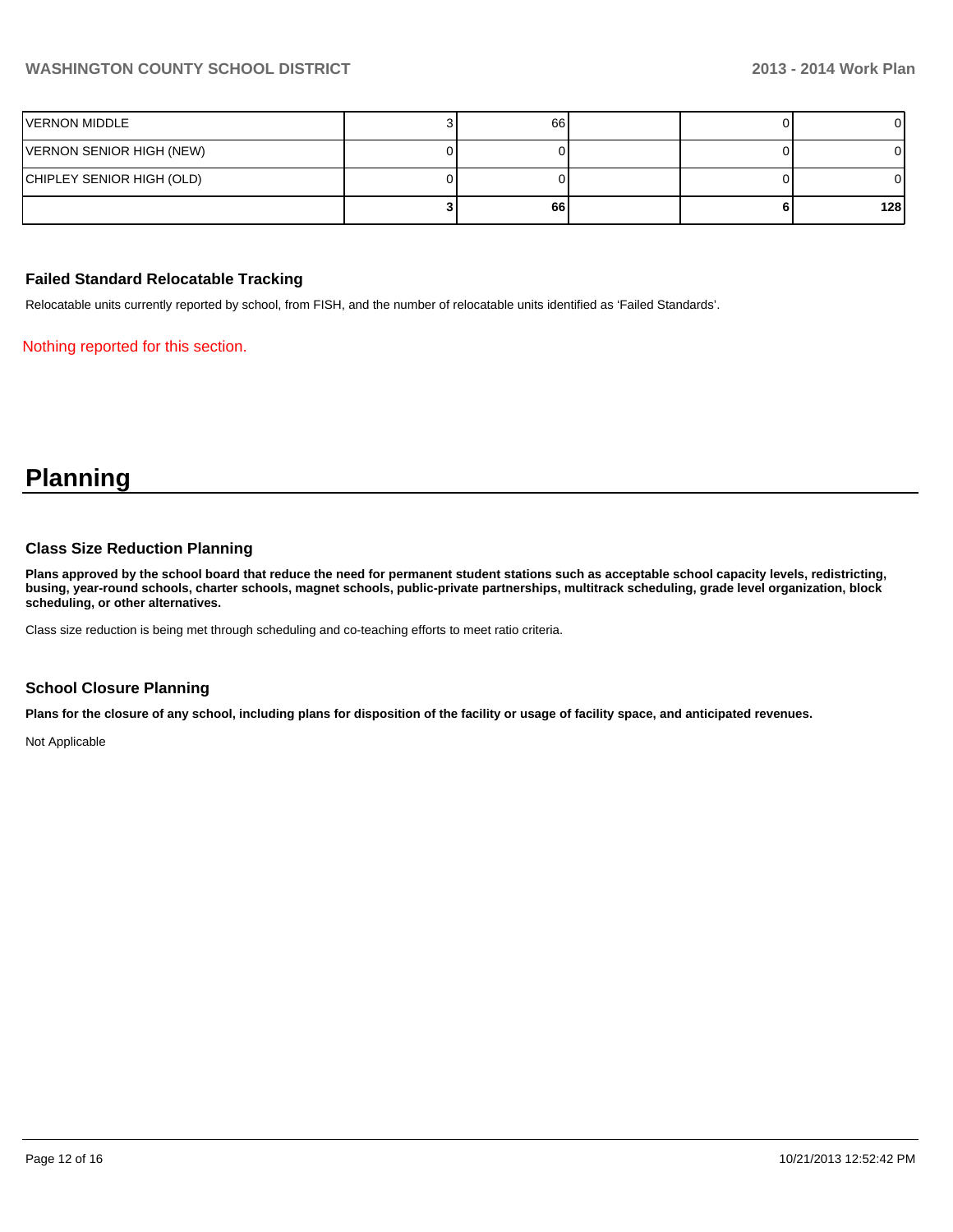Five Year Survey - Ten Year Capacity **10/21/2013** WASHINGTON COUNTY SCHOOL DISTRICT

**Schedule of capital outlay projects projected to ensure the availability of satisfactory student stations for the projected student enrollment in K - 12 programs for the future 5 years beyond the 5-year district facilities work program.**

No items meet the criteria.

Five Year Survey - Ten Year Infrastructure **10/21/2013** WASHINGTON COUNTY SCHOOL DISTRICT

**Proposed Location of Planned New, Remodeled, or New Additions to Facilities in 6 thru 10 out years (Section 28).**

Not Specified

**Plans for closure of any school, including plans for disposition of the facility or usage of facility space, and anticipated revenues in the 6 thru 10 out years (Section 29).**

Not Specified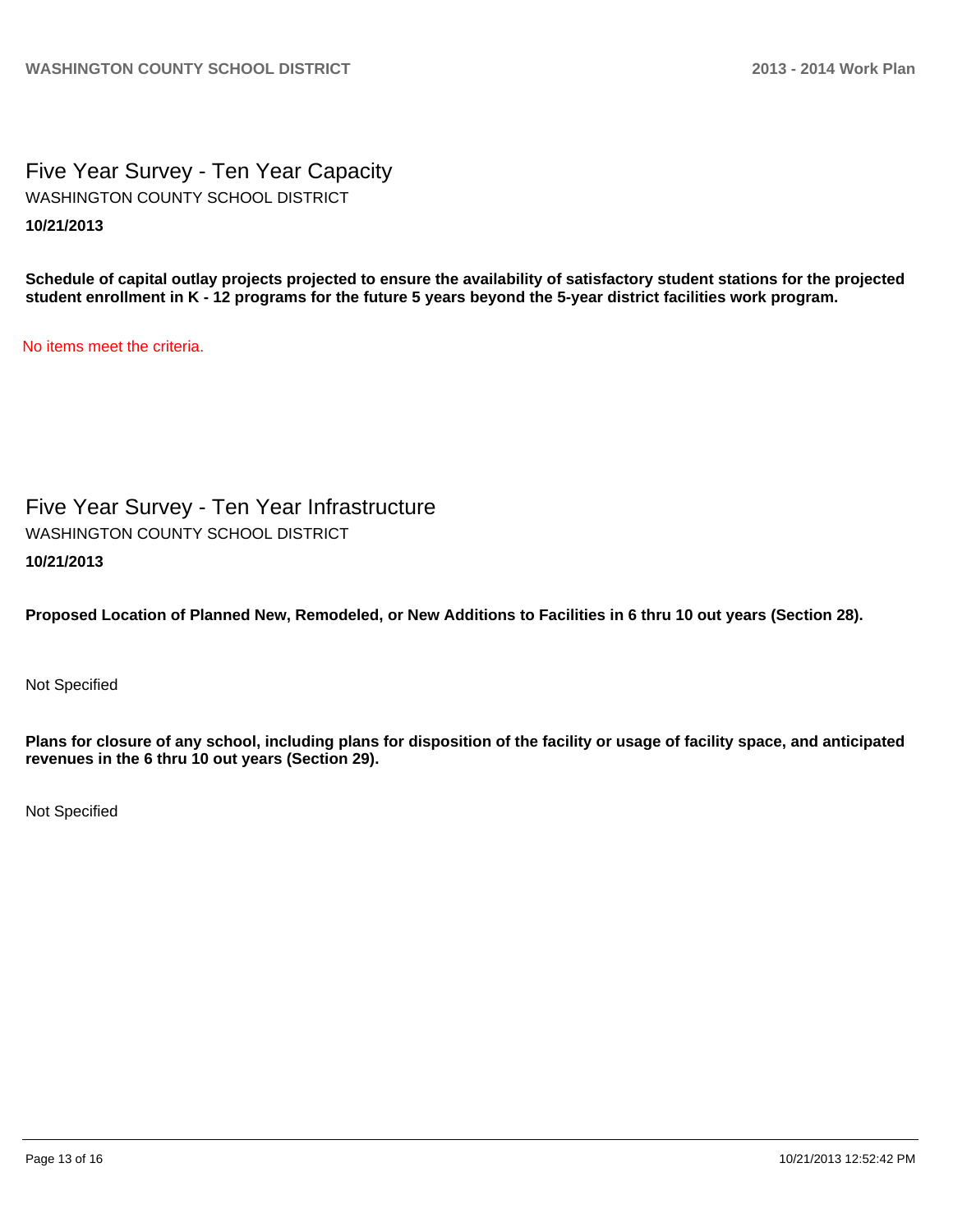# Five Year Survey - Ten Year Maintenance **10/21/2013** WASHINGTON COUNTY SCHOOL DISTRICT

**District projects and locations regarding the projected need for major renovation, repair, and maintenance projects within the district in years 6 - 10 beyond the projects plans detailed in the five years covered by the work plan.**

No items match the criteria.

# Five Year Survey - Ten Year Utilization

WASHINGTON COUNTY SCHOOL DISTRICT

## **10/21/2013**

**Schedule of planned capital outlay projects identifying the standard grade groupings, capacities, and planned utilization rates of future educational facilities of the district for both permanent and relocatable facilities.**

| <b>Grade Level</b><br><b>Projections</b> | <b>FISH Student</b><br><b>Stations</b> | <b>Actual FISH</b><br>Capacity | Actual<br><b>COFTE</b> | Actual<br><b>Utilization</b> | Actual new<br><b>Student</b><br>Capacity to be<br>added/remove | Projected<br><b>COFTE</b> | Projected<br><b>Utilization</b> |
|------------------------------------------|----------------------------------------|--------------------------------|------------------------|------------------------------|----------------------------------------------------------------|---------------------------|---------------------------------|
| Elementary -<br>District Totals          | 1,891                                  | 1,891                          | 1,356.19               | 71.72 %                      |                                                                | 1,590                     | 84.08%                          |
| Middle - District<br>Totals              | 2,349                                  | 2,114                          | 1,630.87               | 77.15 %                      |                                                                | 1,205                     | 57.00 %                         |
| High - District<br>Totals                | 563                                    | 422                            | 361.84                 | 85.74 %                      |                                                                | 278                       | 65.88%                          |
| Other - ESE, etc                         | 751                                    | 871                            | 69.43                  | 7.97 %                       |                                                                | 75                        | 8.61%                           |
|                                          | 5,554                                  | 5,298                          | 3,418.33               | 64.52 %                      |                                                                | 3,148                     | 59.42 %                         |

**Combination schools are included with the middle schools for student stations, capacity, COFTE and utilization purposes because these facilities all have a 90% utilization factor. Use this space to explain or define the grade groupings for combination schools.**

No comments to report.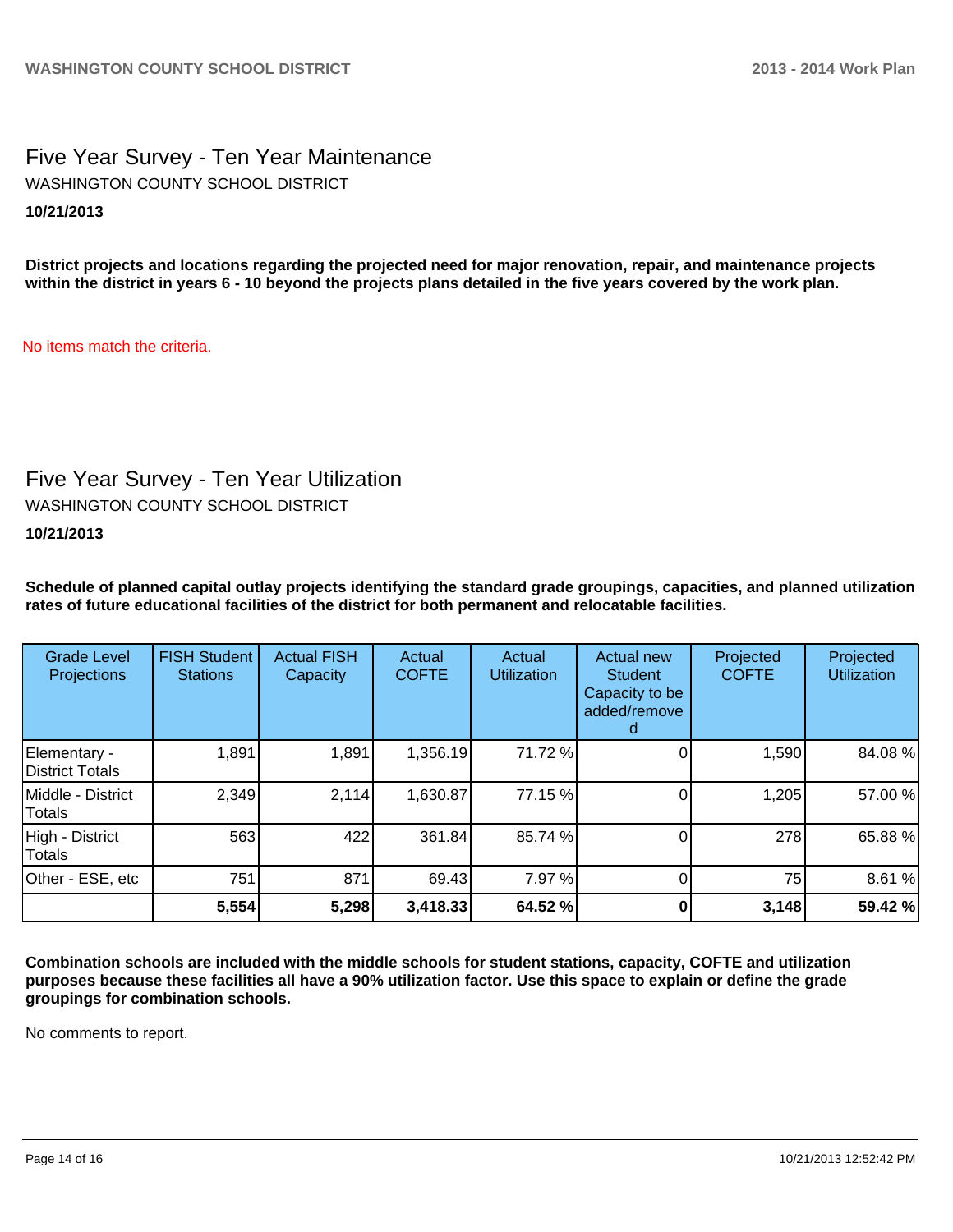Five Year Survey - Twenty Year Capacity **10/21/2013** WASHINGTON COUNTY SCHOOL DISTRICT

**Schedule of capital outlay projects projected to ensure the availability of satisfactory student stations for the projected student enrollment in K - 12 programs for the future 11 - 20 years beyond the 5-year district facilities work program.**

No items match the criteria.

Five Year Survey - Twenty Year Infrastructure

WASHINGTON COUNTY SCHOOL DISTRICT

**10/21/2013**

**Proposed Location of Planned New, Remodeled, or New Additions to Facilities in the 11 through 20 out years (Section 28).**

Not Specified

**Plans for closure of any school, including plans for disposition of the facility or usage of facility space, and anticipated revenues in the 11 through 20 out years (Section 29).**

Not Specified